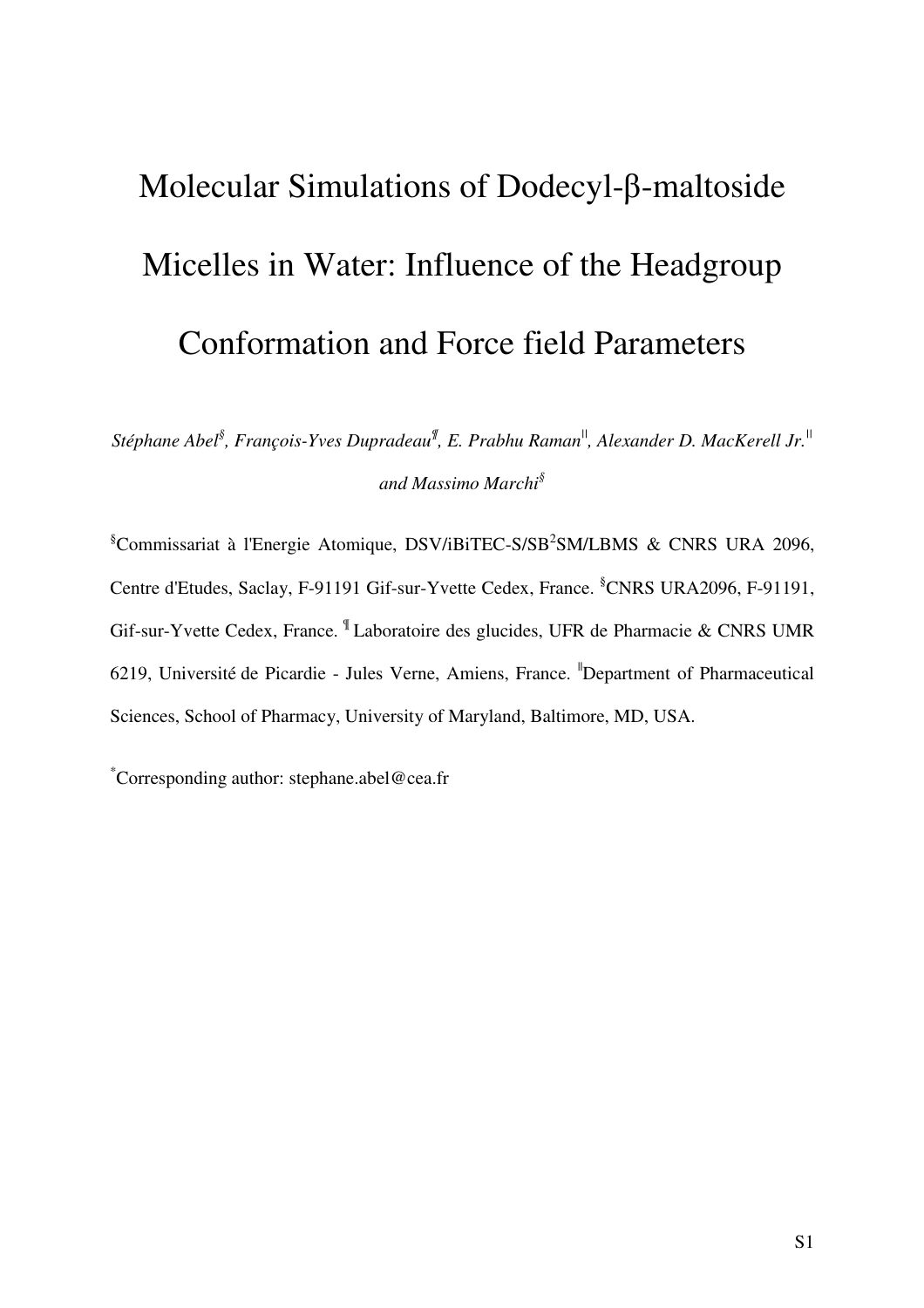| Scheme used in RESP charge derivation for the $\alpha$ - and $\beta$ -anomers of<br>Figure S1:<br>$\bullet$<br>$C_{12}G_2$ surfactants (see main text for details). | Page                            | S2             |
|---------------------------------------------------------------------------------------------------------------------------------------------------------------------|---------------------------------|----------------|
| Figure S2: Model compounds used in dihedral force field parameter development                                                                                       | Page                            | S3             |
| Figure S3: $\Phi$ - $\Psi$ energy plots for the $\alpha$ - (top) and $\beta$ -anomers (bottom) of C <sub>12</sub> G <sub>2</sub>                                    | Page                            | S <sub>3</sub> |
|                                                                                                                                                                     |                                 |                |
| Figure S4: QM, MM transferred and MM fit energies as a function of $\psi$ for $\alpha$ - and $\beta$ -                                                              |                                 |                |
| anomers of $C_{12}G_2$                                                                                                                                              | Page                            | S4             |
| Table S1: RESP atomic charges for the $\alpha$ - and $\beta$ -anomers of C <sub>12</sub> G <sub>2</sub>                                                             | Page                            | S <sub>5</sub> |
| Table S2: Fully optimized QM and MM geometries for the model compounds.                                                                                             |                                 |                |
|                                                                                                                                                                     | Page                            | S6             |
| Table S3: Solute-water pair interaction energies and distances for the model com-                                                                                   |                                 |                |
| pounds.                                                                                                                                                             | Page                            | S6             |
| $\mathbf{1}$ $\mathbf{1}$ $\mathbf{1}$ $\mathbf{1}$ $\mathbf{1}$ $\mathbf{1}$<br>T 11 0107<br>$\sim$ 1 $\sim$ 6 $\sim$ 1                                            | $\mathcal{C}$ and $\mathcal{C}$ |                |

Tables S4, S5 and S6: Average number of hydrogen bonds per surfactant between the water molecules and the maltose head group and between selected atoms from the surfactant head groups Page S7-S9

• Additional CHARMM parameters for the α**-** and β**-**THP-OEt compounds Page S10

**Figures** 



**Figure S1**: RESP charge derivation for the α- and β-anomers of  $C_{12}G_2$  glycolipids. Computational conditions, RESP charge values, force field libraries as well as optimized geometries were submitted in the R.E.DD.B. database (http://q4md-forcefieldtools.org/REDDB/) and are available under the "F-72" R.E.DD.B code. Intra- and inter-molecular charge constraints used during the fitting step are represented using fine dashed and dashed lines, respectively. This allows defining the molecular fragments required for the construction of the α- and β-anomers of C12G2 surfactants.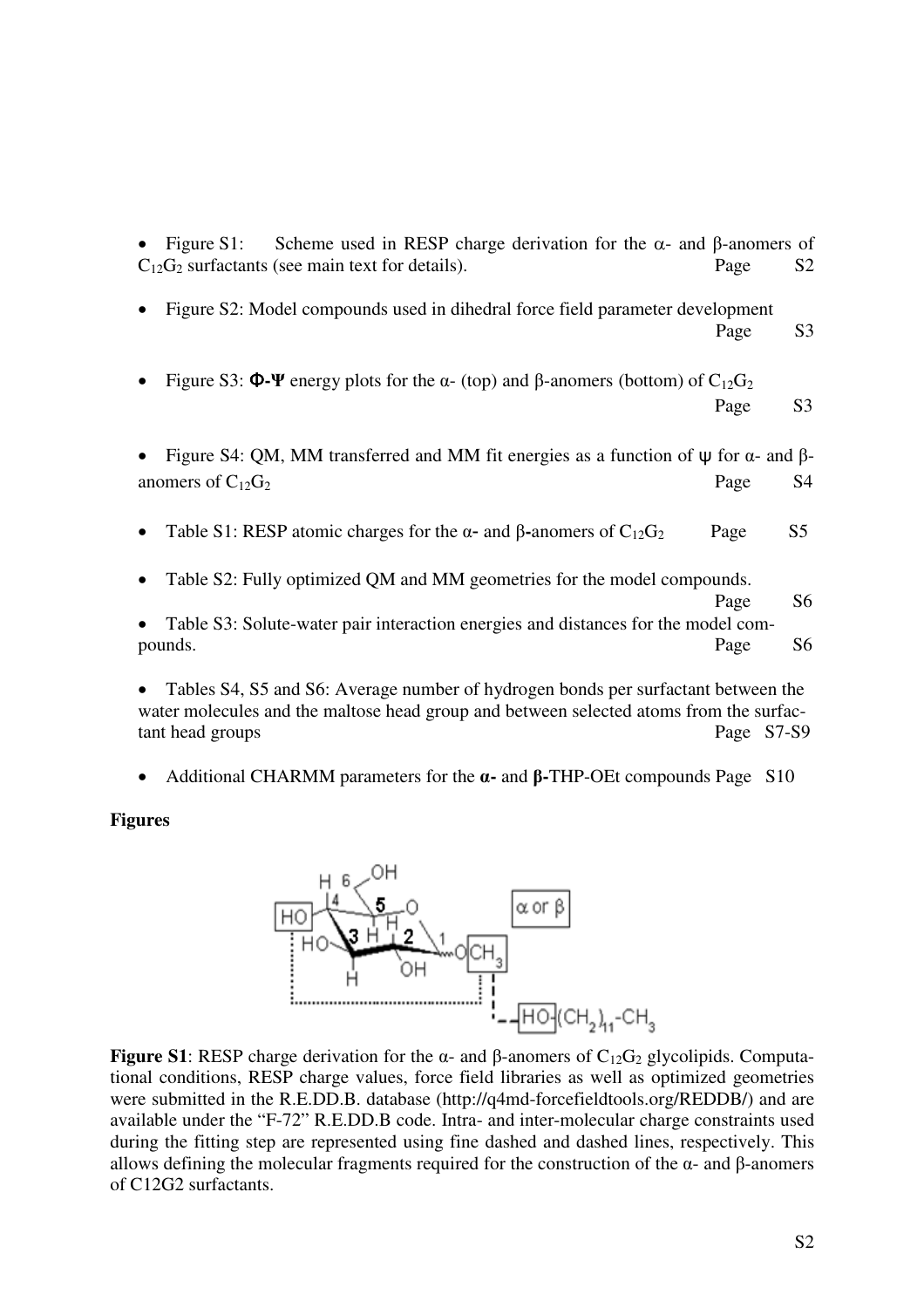

Figure S2: Model compounds used in dihedral force field parameter development.



**Figure S3:** Φ**-**Ψ potential energy surfaces in quantum and molecular mechanics (QM and MM) representations for  $\alpha$ - (top) and  $\beta$ - (bottom) ethoxy-THP. Energies are in kcal/mol, with contours every 1kcal/mol.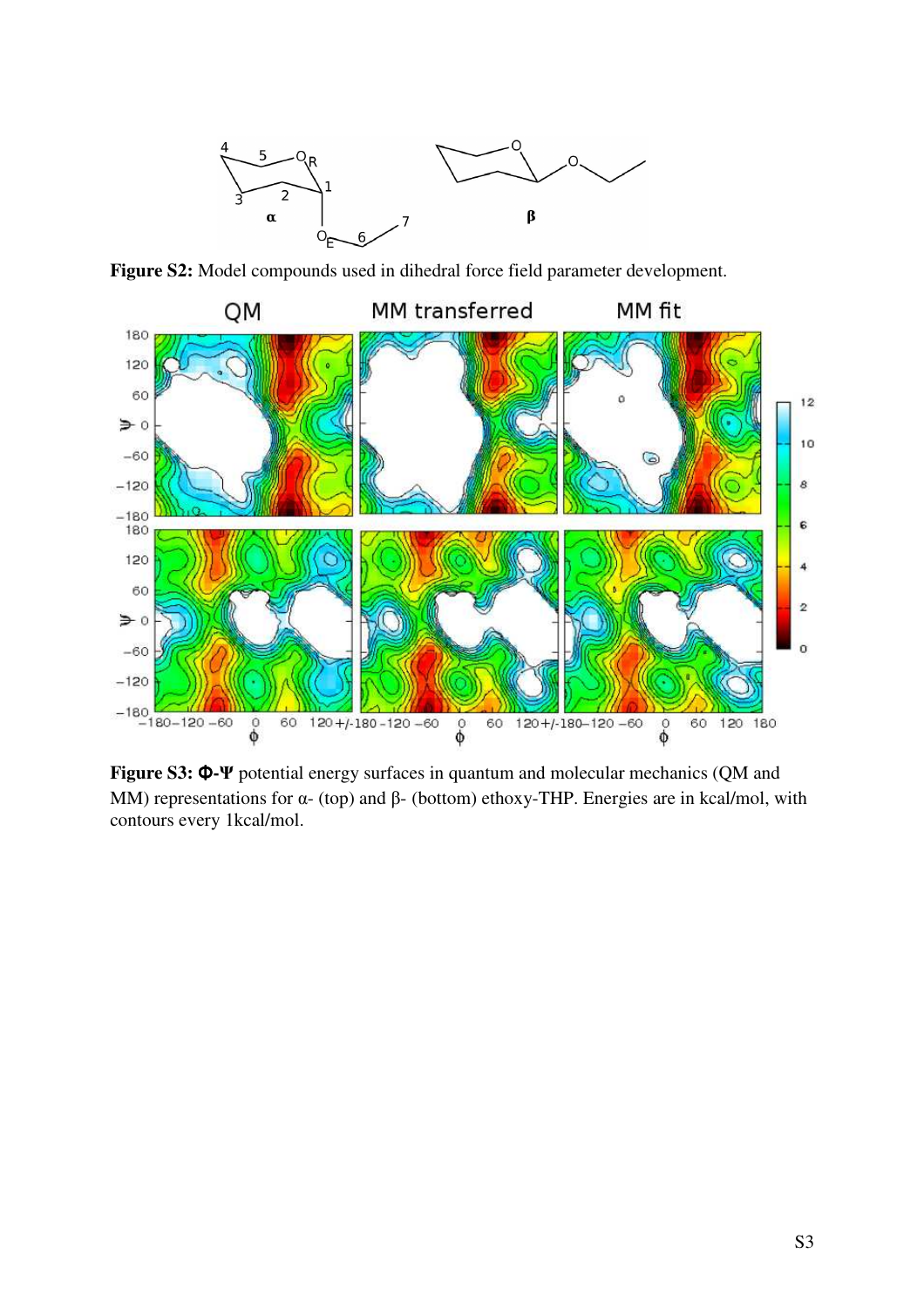

Figure S4: Quantum and molecular mechanics transferred and MM fit energies as a function of  $\psi$  for α- (at  $\Phi$ =+60) (right) and β-anomers (at  $\Phi$ =-60) (left)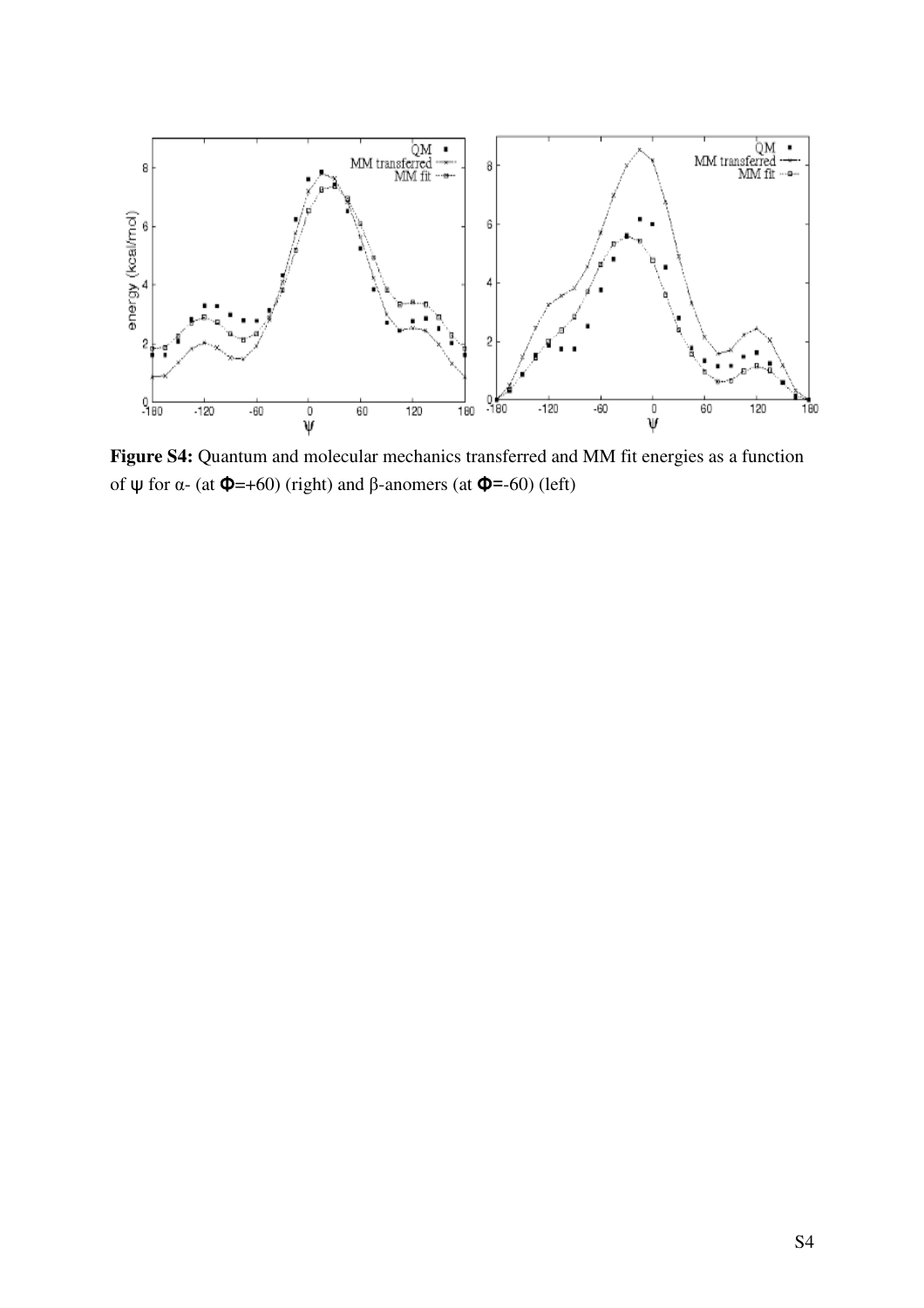|            |                                   |                        |            |                  | Partial charges (qe-) |                 |
|------------|-----------------------------------|------------------------|------------|------------------|-----------------------|-----------------|
|            | atom names                        | atom types             | Mol. Type* | $\alpha$ -anomer | Mol. Type*            | $\beta$ -anomer |
|            | C <sub>1</sub>                    | CG                     |            | 0.5393           |                       | 0.5393          |
|            | $\overline{O1}$                   | $\overline{OS}$        |            | $-0.5101$        |                       | $-0.5101$       |
|            | C <sub>2</sub>                    | $\mathbf{CG}$          |            | 0.0788           |                       | 0.0788          |
|            | O <sub>2</sub>                    | $\overline{OH}$        |            | $-0.6792$        |                       | $-0.6792$       |
|            | H <sub>2</sub> Oa                 | HO                     |            | 0.4380           |                       | 0.4380          |
|            | $\overline{C}3$                   | $\overline{\text{CG}}$ |            | 0.5723           |                       | 0.5723          |
|            | $\overline{O3}$                   | $\rm OH$               |            | $-0.7472$        |                       | $-0.7472$       |
| GlcA       | H <sub>3</sub> Oa                 | HO                     |            | 0.4303           |                       | 0.4303          |
|            | $\overline{C4}$                   | $\overline{\text{CG}}$ | AMT        | 0.1852           | AMT                   | 0.1852          |
|            | O <sub>4</sub>                    | $\overline{OH}$        |            | $-0.6469$        |                       | $-0.6469$       |
|            | H <sub>4</sub> Oa                 | HO                     |            | 0.3851           |                       | 0.3851          |
|            | $\overline{C}$                    | $\overline{\text{CG}}$ |            | 0.2313           |                       | 0.2313          |
|            | $\overline{O5}$                   | $\overline{OS}$        |            | $-0.5572$        |                       | $-0.5572$       |
|            | C6                                | CG                     |            | 0.2326           |                       | 0.2326          |
|            | O <sub>6</sub>                    | OH                     |            | $-0.6166$        |                       | $-0.6166$       |
|            | HO <sub>6</sub>                   | HO                     |            | 0.4025           |                       | 0.4025          |
|            | H1                                | H2                     |            | 0.0000           |                       | 0.0000          |
|            | H1a, H2a, H3a, H4a, H5a, H6a, H6b | H1                     |            | 0.0000           |                       | 0.0000          |
|            | C <sub>1</sub>                    | $\overline{\text{CG}}$ |            | 0.5393           |                       | 0.3005          |
|            | $\overline{O1}$                   | $\overline{OS}$        |            | $-0.5101$        |                       | $-0.4456$       |
|            | $\overline{C2}$                   | $\overline{\text{CG}}$ |            | 0.0788           |                       | 0.4091          |
|            | $\overline{O2}$                   | OH                     |            | $-0.6792$        | <b>BMG</b>            | $-0.7057$       |
|            | H <sub>2</sub> Oa                 | HO                     |            | 0.4380           |                       | 0.4094          |
|            | C <sub>3</sub>                    | CG                     |            | 0.5723           |                       | 0.2633          |
|            | O <sub>3</sub>                    | <b>OH</b>              |            | $-0.7472$        |                       | $-0.7099$       |
|            | H <sub>3</sub> Oa                 | HO                     | AMG        | 0.4303           |                       | 0.4342          |
| GlcB       | C <sub>4</sub>                    | $\overline{\text{CG}}$ |            | 0.1852           |                       | 0.3272          |
|            | $\overline{\text{C5}}$            | $\overline{\text{CG}}$ |            | 0.2313           |                       | 0.0974          |
|            | $\overline{O5}$                   | $\overline{OH}$        |            | $-0.5572$        |                       | $-0.4067$       |
|            | $\overline{\text{C6}}$            | $\overline{\text{CG}}$ |            | 0.2326           |                       | 0.2389          |
|            | $\overline{06}$                   | $\overline{OS}$        |            | $-0.6166$        |                       | $-0.6200$       |
|            | H <sub>6</sub> Oa                 | $\overline{OS}$        |            | 0.4025           |                       | 0.4079          |
|            | H1                                | H2                     |            | 0.0000           |                       | 0.0000          |
|            | H1a, H2a, h3a, H4b, H5a, H6a, H6b | H1                     |            | 0.0000           |                       | 0.0000          |
|            | C <sub>7</sub>                    | $\overline{\text{CG}}$ |            | 0.1842           |                       | 0.1842          |
|            | H 7a, H 7b                        | HC                     |            | 0.0000           |                       | 0.0000          |
|            | $\overline{C8}$                   | $\overline{\text{CG}}$ |            | 0.1245           |                       | 0.1245          |
|            | H8a, H8b                          | HC                     |            | 0.0000           |                       | 0.0000          |
|            | $\overline{C9}$                   | CG                     |            | $-0.0562$        |                       | $-0.0562$       |
|            | H9a, H9b                          | HC                     |            | 0.0000           |                       | 0.0000          |
|            | C10                               | $\overline{\text{CG}}$ |            | $-0.0066$        |                       | $-0.0066$       |
|            | H10a, H10b                        | $\rm HC$               |            | 0.0000           |                       | 0.0000          |
|            | C11                               | $\rm{CG}$              |            | 0.0175           |                       | 0.0175          |
|            | H11a, H11b                        | HC                     |            | 0.0000           |                       | 0.0000          |
|            | C12                               | $\rm{CG}$              | C12        | 0.0029           | C12                   | 0.0029          |
| <b>DOD</b> | $\overline{H12a}$ , $H12b$        | HC                     |            | 0.0000           |                       | 0.0000          |
|            | C13                               | CG                     |            | $-0.0031$        |                       | $-0.0031$       |
|            | H13a, H13b                        | HC                     |            | 0.0000           |                       | 0.0000          |
|            | C14                               | CG                     |            | $-0.0016$        |                       | $-0.0016$       |
|            | H14a, H14b                        | HC                     |            | 0.0000           |                       | 0.0000          |
|            | $\overline{C15}$                  | CG                     |            | $-0.0092$        |                       | $-0.0092$       |
|            | H15a, H15b                        | HC                     |            | 0.0000           |                       | 0.0000          |
|            | C16                               | CG                     |            | 0.0171           |                       | 0.0171          |
|            | H16a, H16b                        | HC                     |            | 0.0000           |                       | 0.0000          |
|            | C17                               | $\rm{CG}$              |            | 0.0131           |                       | 0.0131          |
|            | H17a, H17b                        | HC                     |            | 0.0000           |                       | 0.0000          |
|            | C18                               | CG                     |            | $-0.0208$        |                       | $-0.0208$       |
|            | H18a, H18b, H18c                  | HC                     |            | 0.0000           |                       | 0.0000          |

**Table S1**: RESP atomic charges for the α- and β-anomers of  $C_{12}G_2$  GL. Atom types are these defined in the GLYCAM06 force field. \*See Figure S1 and project "F72" in the RED.DB for details for the position of each atom and molecule type in the  $C_{12}G_2$  GL molecule.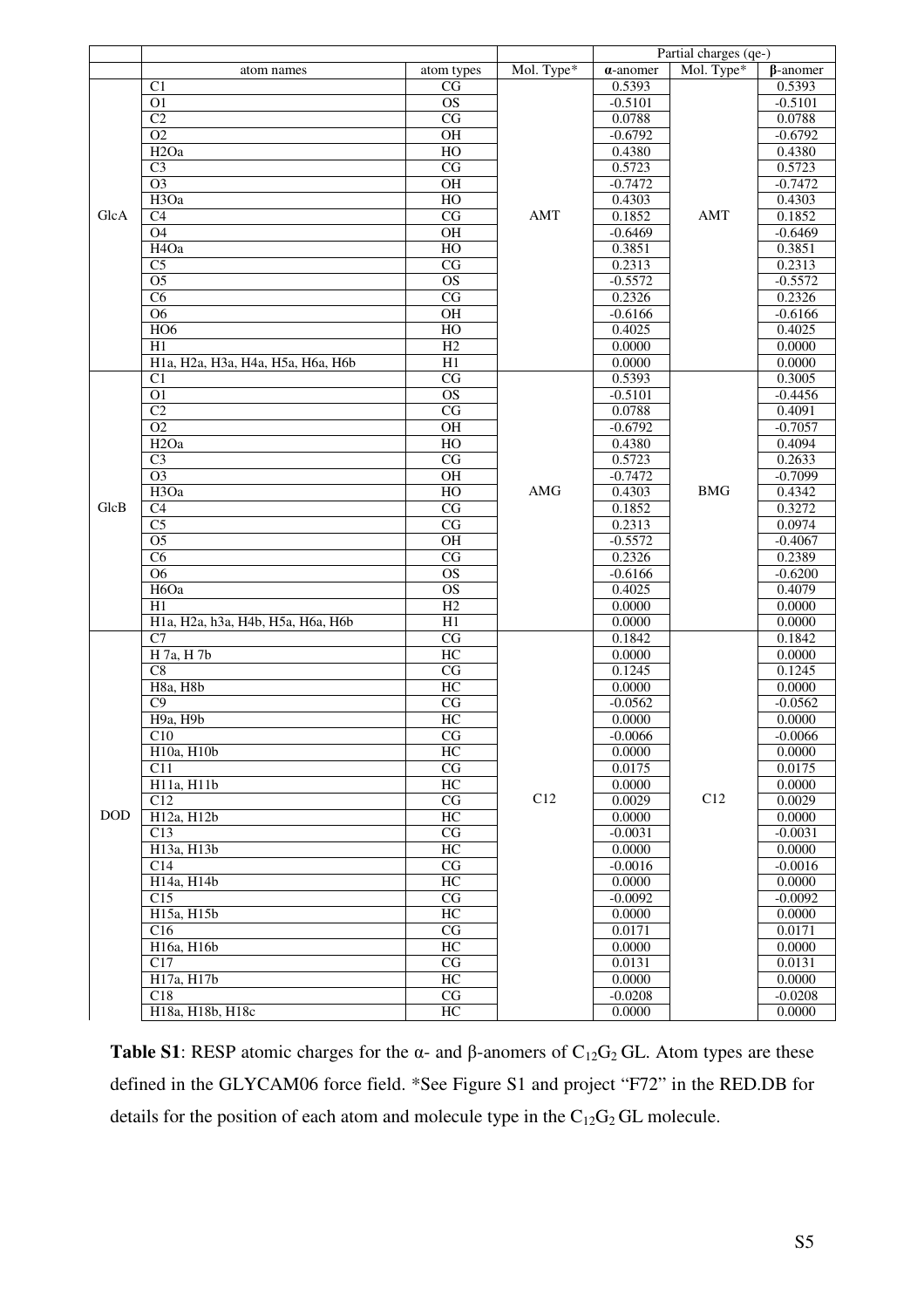| model    | valence angle /                       | <b>QM</b> | <b>MM</b>   | MM-QM   |
|----------|---------------------------------------|-----------|-------------|---------|
| compound | dihedral angle /                      |           |             |         |
|          | bond length <sup><math>a</math></sup> |           |             |         |
| $\alpha$ | $C_1$ - $O_{\text{link}}$             | 1.41      | 1.40        | $-0.01$ |
|          | $O_{link}$ $C6$                       | 1.43      | 1.42        | $-0.01$ |
|          | $C6-C7$                               | 1.51      | 1.53        | 0.01    |
|          | $O_{ring}$ - $C_1$ - $O_{link}$       | 112.0     | 110.52      | $-1.48$ |
|          | $C2-C_1-O_{link}$                     | 107.0     | 108.77      | 1.77    |
|          | $C1-OE-C6$                            | 112.8     | 112.15      | $-0.65$ |
|          | OE-C6-C7                              | 107.2     | 108.46      | 1.26    |
|          | Φ                                     | 61.64     | 63.22       | 1.7     |
|          | Ψ                                     | 175.08    | 178.58      | 3.5     |
| β        | $C_1$ - $O$ <sub>link</sub>           | 1.39      | 1.40        | 0.01    |
|          | $O_{link}$ -C6                        | 1.43      | 1.42        | $-0.01$ |
|          | $C6-C7$                               | 1.51      | 1.53        | 0.01    |
|          | $O_{ring}$ - $C_1$ - $O_{link}$       | 108.3     | 110.2       | 1.9     |
|          | $C2-C_1-O_{link}$                     | 108.6     | 106.9       | $-1.7$  |
|          | $C1-OE-C6$                            | 113.1     | 112.1       | $-1.0$  |
|          | OE-C6-C7                              | 107.0     | 108.5       | 1.5     |
|          | Φ                                     | $-63.2$   | $-59.0$     | 4.2     |
|          | Ψ                                     | $-172.0$  | $-172.8$    | $-0.8$  |
|          |                                       | bonds     | average     | 0.00    |
|          |                                       |           | <b>RMSE</b> | 0.01    |
|          |                                       | angles    | average     | 0.2     |
|          |                                       |           | <b>RMSE</b> | 1.5     |

**Table S2:** Fully optimized QM and MM geometries for the model compounds.

| model com- | water orien- | energy      |           |         | distance     |           |         |
|------------|--------------|-------------|-----------|---------|--------------|-----------|---------|
| pound      | tation $^a$  | (kcal/mol)  |           |         | (Ă)          |           |         |
|            |              | $1.16*HF^b$ | <b>MM</b> | MM-QM   | HF- $0.20^b$ | <b>MM</b> | MM-QM   |
| $\alpha$   | $-90$        | $-4.73$     | $-4.50$   | 0.23    | 1.92         | 2.02      | 0.10    |
|            | 0            | $-6.04$     | $-5.78$   | 0.26    | 1.86         | 1.81      | $-0.05$ |
|            | 90           | $-4.04$     | $-4.13$   | $-0.09$ | 2.02         | 2.03      | 0.01    |
| $\beta$    | $\Omega$     | $-6.17$     | $-5.52$   | 0.65    | 1.86         | 1.82      | $-0.04$ |
|            | 90           | $-5.66$     | $-5.42$   | 0.24    | 1.85         | 1.79      | $-0.06$ |
|            | 180          | $-6.43$     | $-6.08$   | 0.35    | 1.86         | 1.8       | $-0.06$ |
|            | average      |             |           | 0.27    |              |           | $-0.02$ |
|            | <b>RMSE</b>  |             |           | 0.35    |              |           | 0.06    |

**Table S3:** Solute:water pair interaction energies and distances for the model compounds.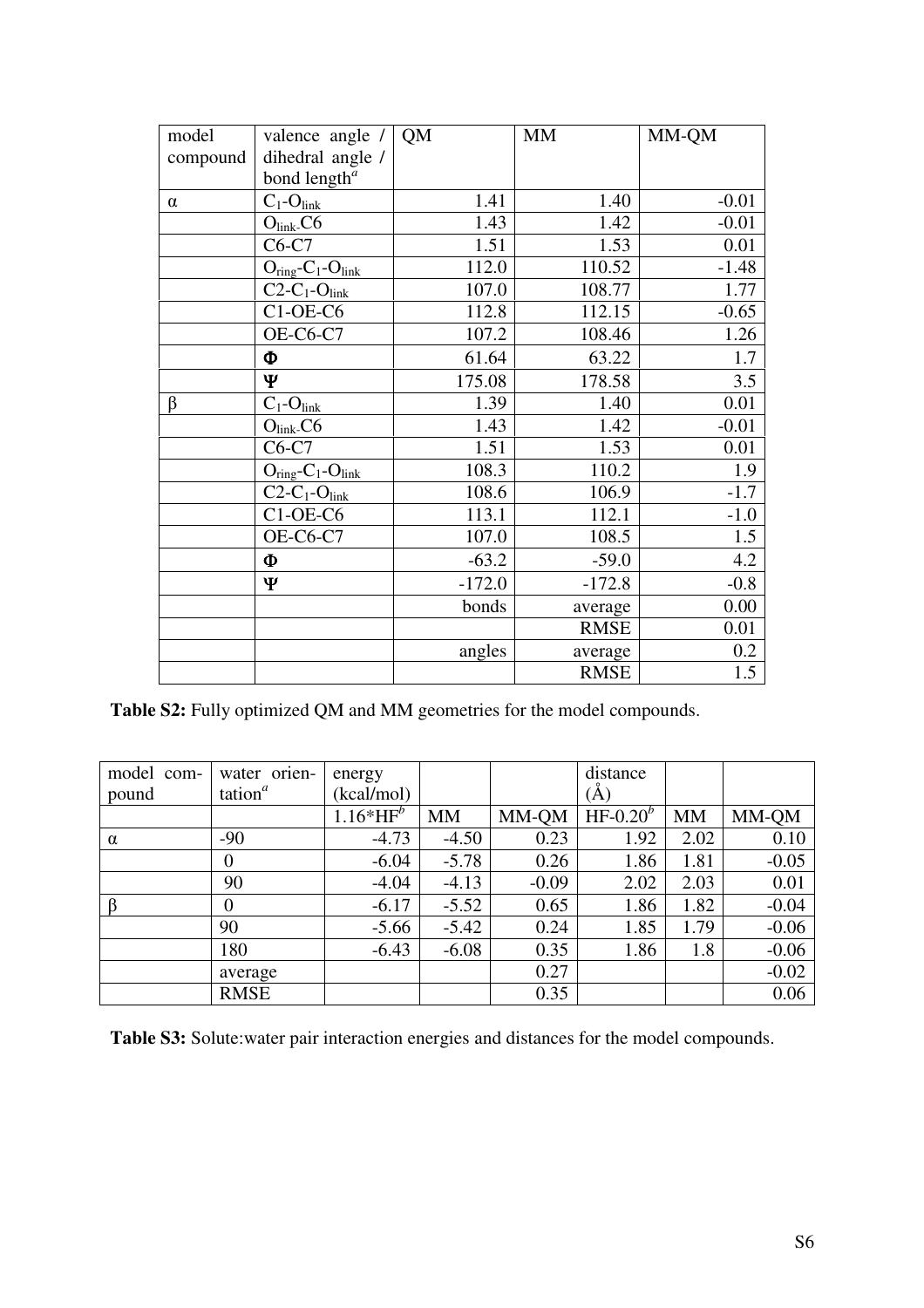|                | <b>CHARMM-K</b>   |                                         |                        |                 |                   |                 |                        |                 |
|----------------|-------------------|-----------------------------------------|------------------------|-----------------|-------------------|-----------------|------------------------|-----------------|
|                |                   | $\beta$ -C <sub>12</sub> G <sub>2</sub> |                        |                 |                   |                 |                        |                 |
|                | headgroup-solvent | Inter-headgroup                         |                        |                 | headgroup-solvent | Inter-headgroup |                        |                 |
|                | frac. donor       | frac. acceptor                          | Selection <sup>a</sup> | frac. donor     | frac. donor       | frac. acceptor  | Selection <sup>a</sup> | frac. donor     |
| O <sub>1</sub> |                   | $0.41 \pm 0.06$                         | $O_2$ -H $O_1$         | $\sim 0$        |                   | $0.43 \pm 0.04$ | $O_2$ -H $O_1$         | $\sim 0$        |
| O <sub>2</sub> | $0.77 \pm 0.05$   | $0.85 \pm 0.07$                         | $O_2$ -H $O_3$         | $\sim 0$        | $0.75 \pm 0.04$   | $1.00 \pm 0.06$ | $O_2$ -H $O_3$         | $\sim 0$        |
| $O_3$          | $0.77 \pm 0.06$   | $1.05 \pm 0.07$                         | $O_3$ -H $O_2$         | $0.01 \pm 0.01$ | $0.85 \pm 0.07$   | $1.06 \pm 0.03$ | $O_3$ -H $O_2$         | $0.03 \pm 0.01$ |
| $O_4$          | $0.83 \pm 0.05$   | $0.78 \pm 0.07$                         | $O_3$ -H $O_4$         | $0.01 \pm 0.01$ | $0.87 \pm 0.04$   | $0.95 \pm 0.06$ | $O_3$ -H $O_4$         | $0.01 \pm 0.01$ |
| O <sub>5</sub> |                   | $0.47 \pm 0.06$                         | $O_4$ -H $O_3$         | $\sim 0$        |                   | $0.40 \pm 0.05$ | $O_4$ -H $O_3$         | $\sim 0$        |
| O <sub>6</sub> | $0.84 \pm 0.05$   | $1.43 \pm 0.08$                         | $O_4$ -H $O_5$         | $\sim 0$        | $0.77 \pm 0.04$   | $1.30 \pm 0.06$ | $O_4$ -H $O_5$         | $\sim 0$        |
| O <sub>7</sub> |                   | $0.14 \pm 0.03$                         | $O_4$ -H $O_6$         | $0.02 \pm 0.01$ |                   | $0.18 \pm 0.03$ | $O_4$ -H $O_6$         | $0.02 \pm 0.01$ |
| $O_8$          | $0.66 \pm 0.06$   | $0.90 \pm 0.07$                         | $O_6$ -H $O_4$         | $0.03 \pm 0.02$ | $0.49 \pm 0.04$   | $0.73 \pm 0.06$ | $O_6$ -H $O_4$         | $0.03 \pm 0.01$ |
| O <sub>9</sub> | $0.70 \pm 0.05$   | $0.93 \pm 0.06$                         | $O_6$ -H $O_5$         | $\sim 0$        | $0.66 \pm 0.04$   | $0.73 \pm 0.05$ | $O_6$ -H $O_5$         | $0.01 \pm 0.01$ |
| $O_{10}$       |                   | $0.29 \pm 0.05$                         | $O_8$ -H $O_9$         | $\sim 0$        |                   | $0.33 \pm 0.04$ | $O_8$ -H $O_9$         | $0.04 \pm 0.01$ |
| $O_{11}$       | $0.65 \pm 0.06$   | $0.96 \pm 0.07$                         | $O_8$ -H $O_{10}$      | $0.01 \pm 0.01$ | $0.52 \pm 0.04$   | $0.87 \pm 0.06$ | $O_8$ -H $O_{10}$      | $0.03 \pm 0.01$ |
| Total          | $5.22 \pm 0.06$   | $8.21 \pm 0.07$                         | $O_{11}$ -H $O_{10}$   | $0.02 \pm 0.01$ | $4.91 \pm 0.04$   | $7.98 \pm 0.05$ | $O_{11}$ -H $O_{10}$   | $0.02 \pm 0.01$ |
| Total          | $13.43 \pm 0.07$  |                                         |                        | $0.10 \pm 0.01$ |                   | $12.9 \pm 0.05$ |                        | $0.19 \pm 0.01$ |

**Table S4**: Average number hydrogen bonds (HB) per surfactant between the water molecules and the maltose headgroup and between selected atoms belonging to the surfactant head groups. The HB distance  $(O...O) = 3.5 \text{ Å}$  and angle O-H…O is from  $120^{\circ}$  to  $180^{\circ}$  (Umemura, Yuguchi *et al.* 2005)<sup>a</sup> and partially those computed by ref. (Chong, Hashim *et al.* 2006).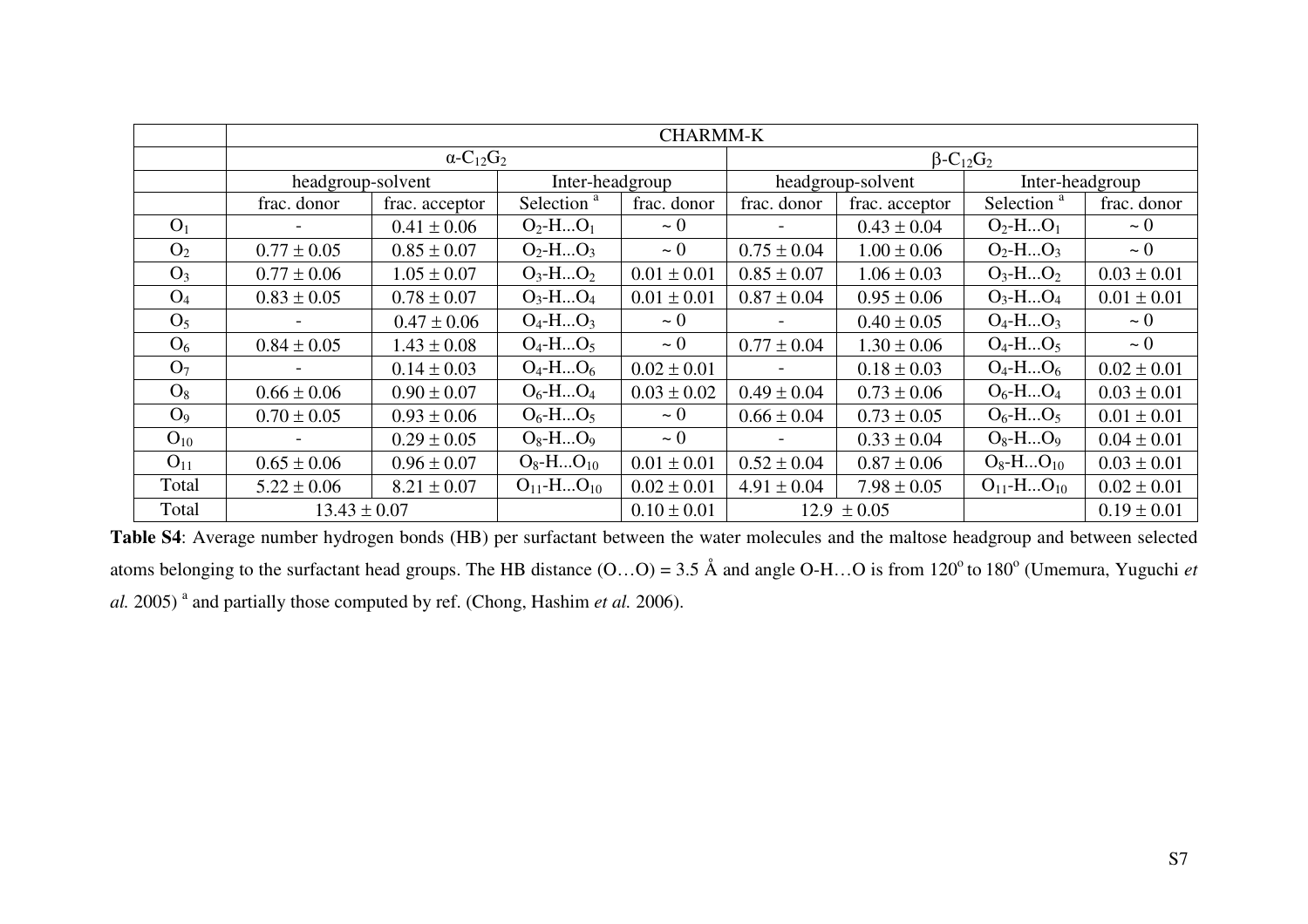|                | CHARMM-Opt        |                                          |                        |                 |                                         |                   |                        |                 |
|----------------|-------------------|------------------------------------------|------------------------|-----------------|-----------------------------------------|-------------------|------------------------|-----------------|
|                |                   | $\alpha$ -C <sub>12</sub> G <sub>2</sub> |                        |                 | $\beta$ -C <sub>12</sub> G <sub>2</sub> |                   |                        |                 |
|                | headgroup-solvent |                                          | Inter-headgroup        |                 |                                         | headgroup-solvent | Inter-headgroup        |                 |
|                | frac. donor       | frac. acceptor                           | Selection <sup>a</sup> | frac. donor     | frac. donor                             | frac. acceptor    | Selection <sup>a</sup> | frac. donor     |
| O <sub>1</sub> |                   | $0.30 \pm 0.05$                          | $O_2$ -H $O_1$         | $\sim 0$        |                                         | $0.33 \pm 0.04$   | $O_2$ -H $O_1$         | $\sim 0$        |
| O <sub>2</sub> | $0.65 \pm 0.06$   | $0.88 \pm 0.08$                          | $O_2$ -H $O_3$         | $\sim 0$        | $0.70 \pm 0.04$                         | $0.87 \pm 0.06$   | $O_2$ -H $O_3$         | $\sim 0$        |
| $O_3$          | $0.78 \pm 0.05$   | $1.14 \pm 0.08$                          | $O_3$ -H $O_2$         | $0.02 \pm 0.01$ | $0.84 \pm 0.04$                         | $1.14 \pm 0.06$   | $O_3$ -H $O_2$         | $0.02 \pm 0.01$ |
| $O_4$          | $0.81 \pm 0.05$   | $0.80 \pm 0.07$                          | $O_3$ -H $O_4$         | $\sim 0$        | $0.85 \pm 0.04$                         | $0.93 \pm 0.06$   | $O_3$ -H $O_4$         | $0.02 \pm 0.01$ |
| O <sub>5</sub> |                   | $0.42 \pm 0.06$                          | $O_4$ -H $O_3$         | $\sim 0$        |                                         | $0.35 \pm 0.04$   | $O_4$ -H $O_3$         | $\sim 0$        |
| O <sub>6</sub> | $0.75 \pm 0.06$   | $1.20 \pm 0.08$                          | $O_4$ -H $O_5$         | $\sim 0$        | $0.67 \pm 0.04$                         | $1.12 \pm 0.06$   | $O_4$ -H $O_5$         | $\sim 0$        |
| O <sub>7</sub> |                   | $0.08 \pm 0.03$                          | $O_4$ -H $O_6$         | $0.02 \pm 0.02$ |                                         | $0.12 \pm 0.03$   | $O_4$ -H $O_6$         | $0.02 \pm 0.01$ |
| $O_8$          | $0.56 \pm 0.06$   | $0.76 \pm 0.07$                          | $O_6$ -H $O_4$         | $0.02 \pm 0.02$ | $0.44 \pm 0.04$                         | $0.65 \pm 0.05$   | $O_6$ -H $O_4$         | $0.02 \pm 0.01$ |
| O <sub>9</sub> | $0.56 \pm 0.06$   | $0.87 \pm 0.07$                          | $O_6$ -H $O_5$         | $\sim 0$        | $0.52 \pm 0.04$                         | $0.71 \pm 0.05$   | $O_6$ -H $O_5$         | $\sim 0$        |
| $O_{10}$       |                   | $0.25 \pm 0.05$                          | $O_8$ -H $O_9$         | $0.02 \pm 0.02$ |                                         | $0.27 \pm 0.04$   | $O_8$ -H $O_9$         | $0.05 \pm 0.01$ |
| $O_{11}$       | $0.46 \pm 0.05$   | $0.83 \pm 0.08$                          | $O_8$ -H $O_{10}$      | $0.02 \pm 0.02$ | $0.70 \pm 0.04$                         | $0.76 \pm 0.05$   | $O_8$ -H $O_{10}$      | $0.04 \pm 0.01$ |
| Total          | $4.55 \pm 0.06$   | $7.53 \pm 0.06$                          | $O_{11}$ -H $O_{10}$   | $0.02 \pm 0.02$ | $4.72 \pm 0.04$                         | $7.25 \pm 0.05$   | $O_{11}$ -H $O_{10}$   | $0.04 \pm 0.01$ |
| Total          | $12.08 \pm 0.06$  |                                          |                        | $0.12 \pm 0.02$ |                                         | $11.97 \pm 0.04$  |                        | $0.21 \pm 0.01$ |

**Table S5**: Average number hydrogen bonds (HB) per surfactant between the water molecules and the maltose headgroup and between selected atoms belonging to the surfactant head groups. The HB distance  $(O...O) = 3.5 \text{ Å}$  and angle O-H…O is from  $120^{\circ}$  to  $180^{\circ}$  (Umemura, Yuguchi *et al.* 2005)<sup>a</sup> and partially those computed by ref. (Chong, Hashim *et al.* 2006).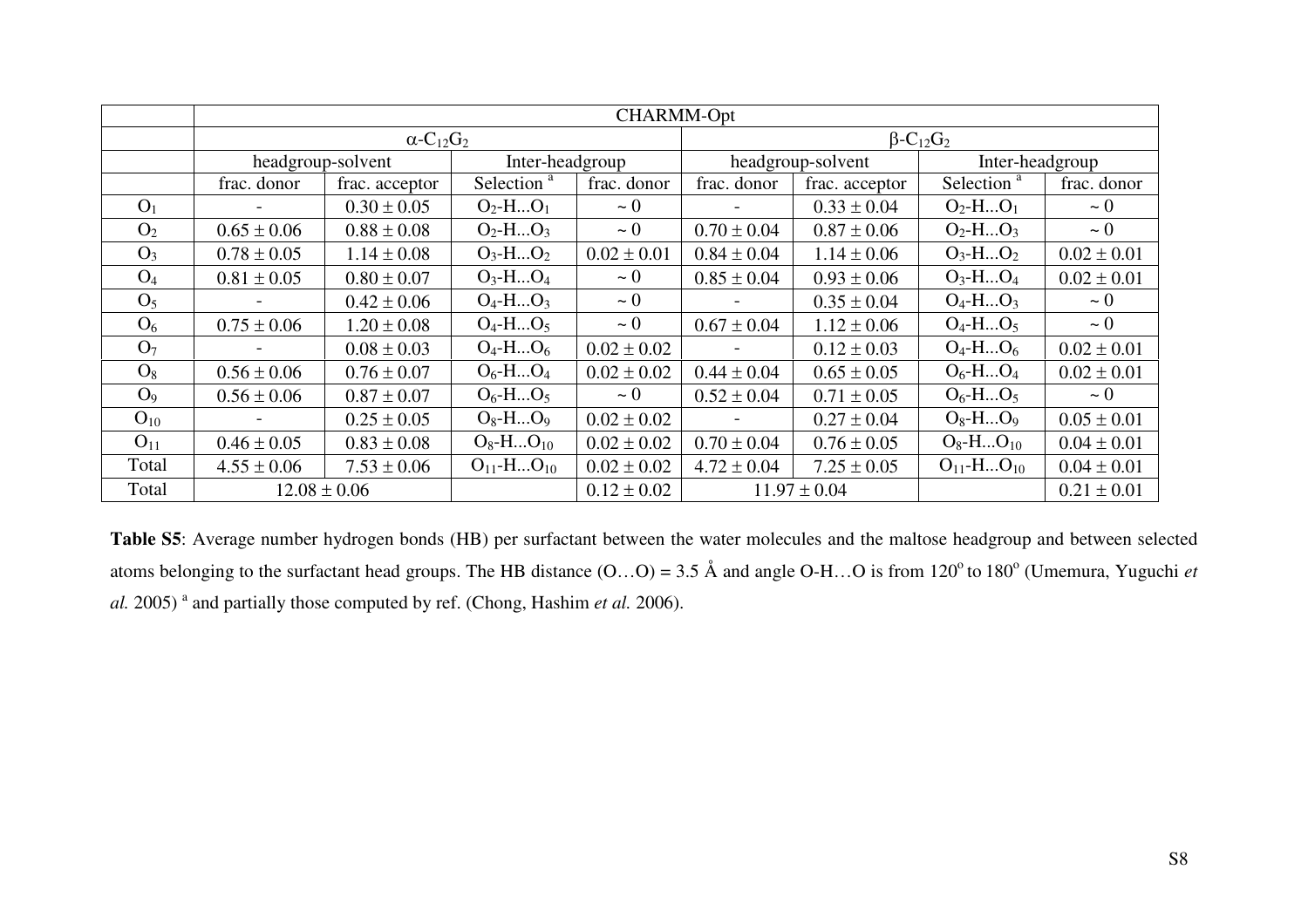|                |                  |                   |                                          |                 | GLYCAM06                                |                   |                        |                 |  |
|----------------|------------------|-------------------|------------------------------------------|-----------------|-----------------------------------------|-------------------|------------------------|-----------------|--|
|                |                  |                   | $\alpha$ -C <sub>12</sub> G <sub>2</sub> |                 | $\beta$ -C <sub>12</sub> G <sub>2</sub> |                   |                        |                 |  |
|                |                  | headgroup-solvent | Inter-headgroup                          |                 |                                         | headgroup-solvent |                        | Inter-headgroup |  |
|                | frac. donor      | frac. acceptor    | Selection <sup>a</sup>                   | frac. donor     | frac. donor                             | frac. acceptor    | Selection <sup>a</sup> | frac. donnor    |  |
| O <sub>1</sub> |                  | $0.24 \pm 0.04$   | $O_2$ -H $O_1$                           | $\sim 0$        |                                         | $0.19 \pm 0.03$   | $O_2$ -H $O_1$         | $\sim 0$        |  |
| O <sub>2</sub> | $0.76 \pm 0.05$  | $0.69 \pm 0.07$   | $O_2$ -H $O_3$                           | $0.03 \pm 0.02$ | $0.78 \pm 0.03$                         | $0.84 \pm 0.05$   | $O_2$ -H $O_3$         | $0.01 \pm 0.01$ |  |
| $O_3$          | $0.66 \pm 0.06$  | $0.96 \pm 0.07$   | $O_3$ -H $O_2$                           | $0.02 \pm 0.02$ | $0.40 \pm 0.04$                         | $1.13 \pm 0.05$   | $O_3$ -H $O_2$         | $0.03 \pm 0.01$ |  |
| $O_4$          | $0.69 \pm 0.05$  | $0.62 \pm 0.07$   | $O_3$ -H $O_4$                           | $0.02 \pm 0.01$ | $0.84 \pm 0.04$                         | $0.87 \pm 0.06$   | $O_3$ -H $O_4$         | $0.02 \pm 0.01$ |  |
| O <sub>5</sub> |                  | $0.68 \pm 0.06$   | $O_4$ -H $O_3$                           | $0.02 \pm 0.01$ |                                         | $0.46 \pm 0.04$   | $O_4$ -H $O_3$         | $\sim 0$        |  |
| O <sub>6</sub> | $0.73 \pm 0.05$  | $1.06 \pm 0.08$   | $O_4$ -H $O_5$                           | $\sim 0$        | $0.62 \pm 0.04$                         | $0.96 \pm 0.06$   | $O_4$ -H $O_5$         | $0.02 \pm 0.01$ |  |
| O <sub>7</sub> |                  | $0.10 \pm 0.03$   | $O_4$ -H $O_6$                           | $0.02 \pm 0.01$ |                                         | $0.16 \pm 0.03$   | $O_4$ -H $O_6$         | $0.03 \pm 0.01$ |  |
| $O_8$          | $0.71 \pm 0.06$  | $0.75 \pm 0.07$   | $O_6$ -H $O_4$                           | $0.05 \pm 0.02$ | $0.36 \pm 0.03$                         | $0.55 \pm 0.05$   | $O_6$ -H $O_4$         | $0.04 \pm 0.01$ |  |
| O <sub>9</sub> | $0.61 \pm 0.05$  | $0.89 \pm 0.06$   | $O_6$ -H $O_5$                           | $\sim 0$        | $0.54 \pm 0.04$                         | $0.62 \pm 0.05$   | $O_6$ -H $O_5$         | $0.01 \pm 0.01$ |  |
| $O_{10}$       |                  | $0.36 \pm 0.06$   | $O_8$ -H $O_9$                           | $0.02 \pm 0.01$ |                                         | $0.22 \pm 0.03$   | $O_8$ -H $O_9$         | $0.04 \pm 0.02$ |  |
| $O_{11}$       | $0.43 \pm 0.06$  | $0.65 \pm 0.07$   | $O_8$ -H $O_{10}$                        | $0.04 \pm 0.02$ | $0.38 \pm 0.04$                         | $0.60 \pm 0.05$   | $O_8$ -H $O_{10}$      | $0.06 \pm 0.01$ |  |
| Total          | $4.59 \pm 0.06$  | $7.00 \pm 0.07$   | $O_{11}$ -H $O_{10}$                     | $0.05 \pm 0.02$ | $3.92 \pm 0.04$                         | $6.6 \pm 0.04$    | $O_{11}$ -H $O_{10}$   | $0.03 \pm 0.01$ |  |
| Total          | $11.59 \pm 0.07$ |                   |                                          | $0.25 \pm 0.02$ |                                         | $10.52 \pm 0.04$  |                        | $0.29 \pm 0.01$ |  |

**Table S6**: Average number hydrogen bonds (HB) per surfactant between the water molecules and the maltose headgroup and between selected atoms belonging to the surfactant head groups. The HB distance  $(O...O) = 3.5 \text{ Å}$  and angle O-H…O is from 120<sup>o</sup> to 180<sup>o</sup> (Umemura, Yuguchi et al. 2005) <sup>a</sup> and partially those computed by ref. (Chong, Hashim et al. 2006).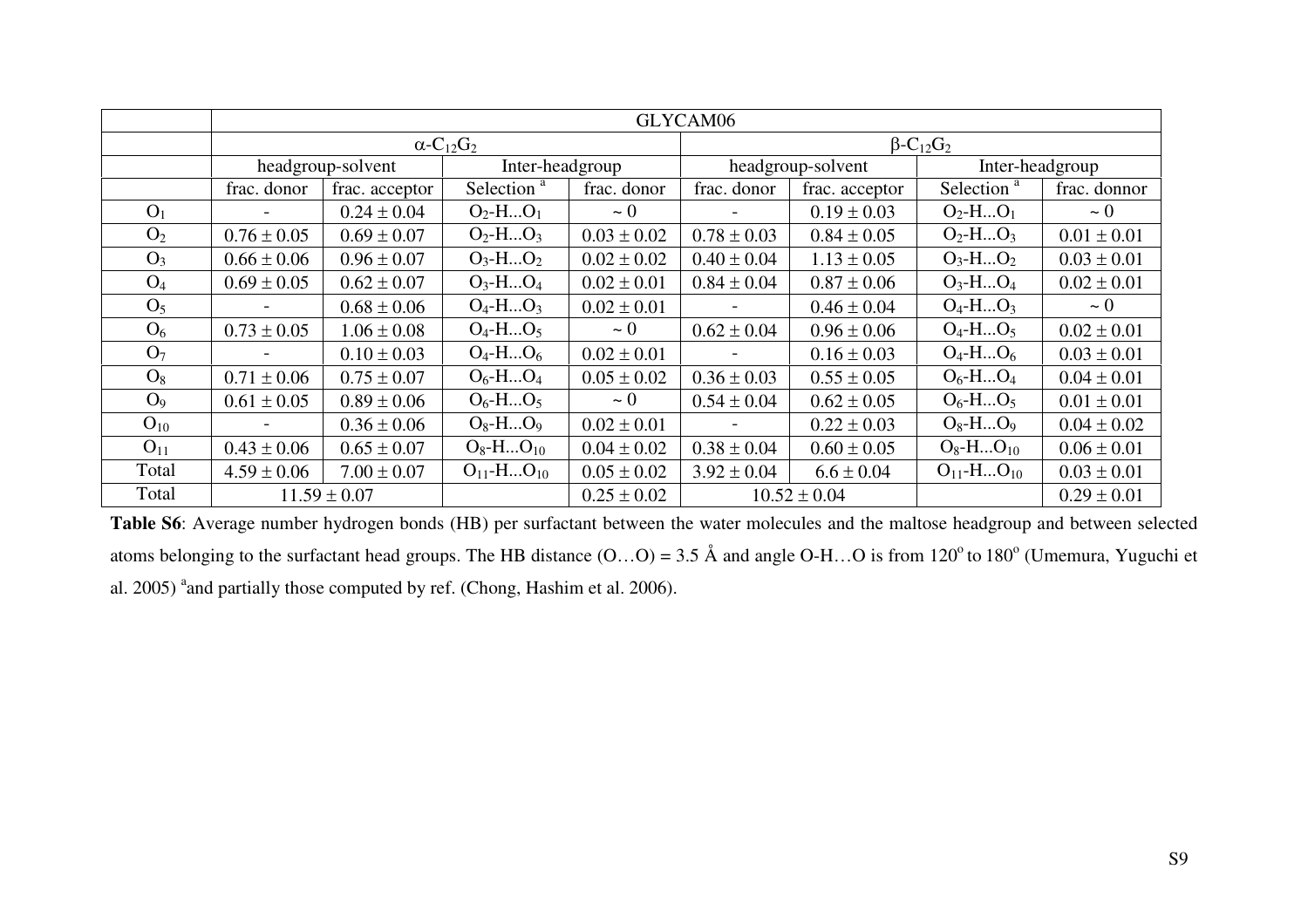**Listing 1:** CHARMM-compatible parameters for CH3-CH2-O-THP2. Parameters are compatible with the CHARMM hexopyranose monosaccharide force field described in ref. (Guvench, Greene *et al.* 2008). Complete CHARMM carbohydrate force field files, which also include hexopyranose monosaccharides, acyclic polyalcohols, acyclic carbohydrates, and inositol, can be downloaded from http://mackerell.umaryland.edu.

\* Stream file with CH3-CH2-O-THP2 \*

read rtf card append \* CH3-CH2-O-THP2 \* 36 1

PRES POEA 0.20 ! prabhu, make model compound oetp by adding axial dele atom H1A ! O-ethyl to C1; apply to THP2 **GROUP** ATOM C1 CC311D 0.29 ! ATOM H1B HCA1 0.09 ! ATOM OE OC301 -0.36 ! ATOM C6 CC321 0.00 ! ATOM H61 HCA2 0.09 ! ATOM H62 HCA2 0.09 ! ATOM C7 CC331 -0.27 ! ATOM H71 HCA3 0.09 ! ATOM H72 HCA3 0.09 ! ATOM H73 HCA3 0.09 !

BOND OE C1 OE C6 C6 C7 BOND C6 H61 C6 H62 BOND C7 H71 C7 H72 C7 H73 ! I J K L R(IK) T(IKJ) PHI T(JKL) R(KL) IC OE C1 O5 C5 0.0000 0.0000 70.41 0.0000 0.0000 IC O5 C1 OE C6 0.0000 0.0000 71.27 0.0000 0.0000 IC C1 OE C6 H61 0.0000 0.0000 47.22 0.0000 0.0000 IC C5 O5 C1 H1B 0.0000 0.0000 -168.02 0.0000 0.0000 IC H61 OE \*C6 H62 0.0000 0.0000 -120.00 0.0000 0.0000 IC C1 OE C6 C7 0.0000 0.0000 180.00 0.0000 0.0000 IC OE C6 C7 H71 0.0000 0.0000 47.22 0.0000 0.0000 IC H71 C6 \*C7 H72 0.0000 0.0000 120.00 0.0000 0.0000 IC H73 C6 \*C7 H72 0.0000 0.0000 -120.00 0.0000 0.0000

PRES POEB 0.20 ! prabhu, make model compound oetp by adding equatorial dele atom H1B ! O-ethyl to C1; apply to THP2 **GROUP** ATOM C1 CC311D 0.29 !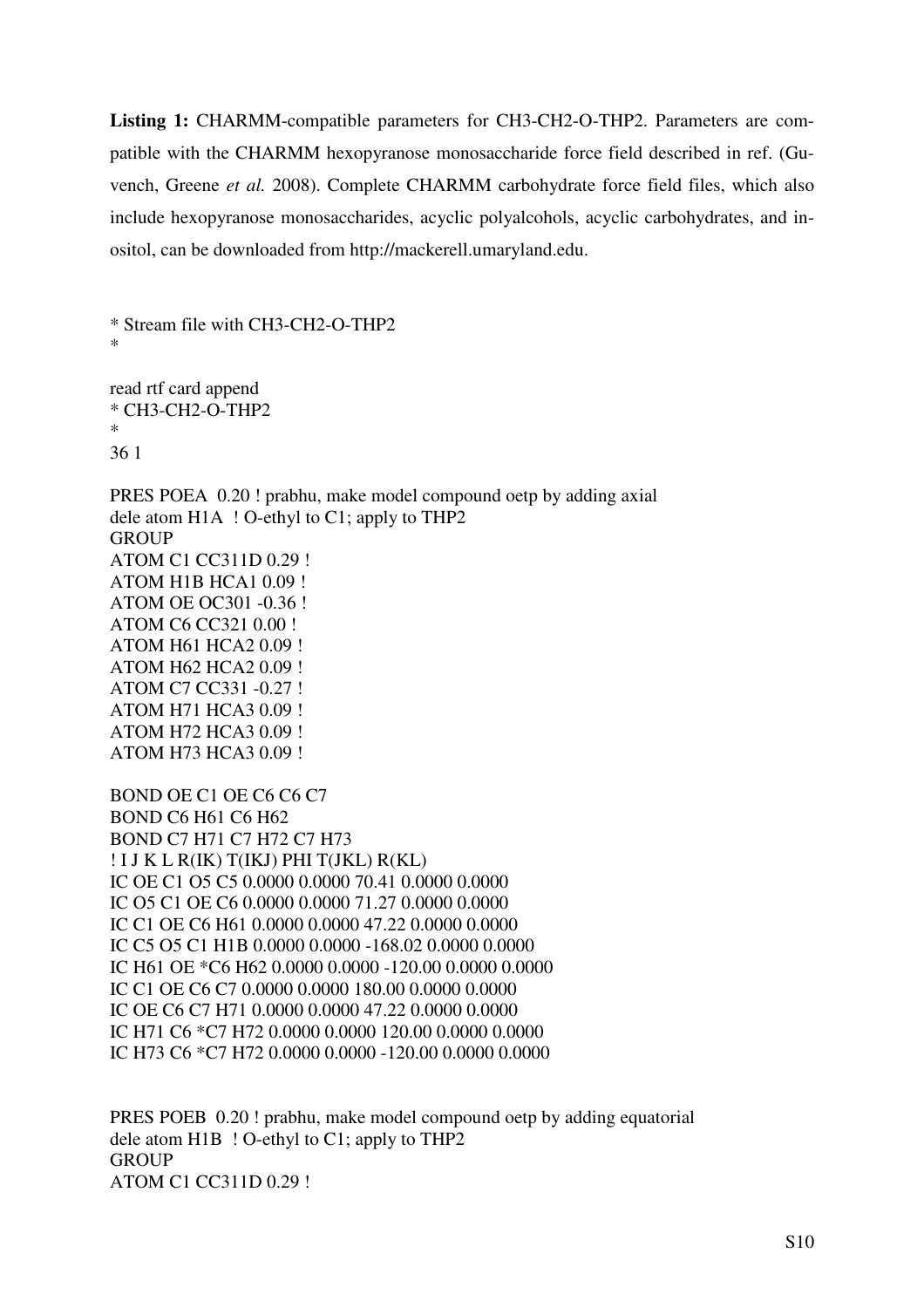ATOM H1A HCA1 0.09 ! ATOM OE OC301 -0.36 ! ATOM C6 CC321 0.00 ! ATOM H61 HCA2 0.09 ! ATOM H62 HCA2 0.09 ! ATOM C7 CC331 -0.27 ! ATOM H71 HCA3 0.09 ! ATOM H72 HCA3 0.09 ! ATOM H73 HCA3 0.09 !

BOND OE C1 OE C6 C6 C7 BOND C6 H61 C6 H62 BOND C7 H71 C7 H72 C7 H73 ! I J K L R(IK) T(IKJ) PHI T(JKL) R(KL) IC OE C1 O5 C5 0.0000 0.0000 -175.00 0.0000 0.0000 IC O5 C1 OE C6 0.0000 0.0000 71.27 0.0000 0.0000 IC C1 OE C6 H61 0.0000 0.0000 47.22 0.0000 0.0000 IC C5 O5 C1 H1A 0.0000 0.0000 65.00 0.0000 0.0000 IC H61 OE \*C6 H62 0.0000 0.0000 -120.00 0.0000 0.0000 IC C1 OE C6 C7 0.0000 0.0000 180.00 0.0000 0.0000 IC OE C6 C7 H71 0.0000 0.0000 47.22 0.0000 0.0000 IC H71 C6 \*C7 H72 0.0000 0.0000 120.00 0.0000 0.0000 IC H73 C6 \*C7 H72 0.0000 0.0000 -120.00 0.0000 0.0000

END

! added parameters read para card append \* Parameters needed for OETP \*

## ANGLES

! atom types Ktheta theta0 CC311D OC301 CC321 95.00 109.70 ! CC311D OC301 CC331 OC301 CC321 CC331 45.00 111.50 ! OC3C7M CC321 CC331 par\_all35\_carb.prm

## DIHEDRALS

! atom types Kchi n delta CC321 OC301 CC311D HCA1 0.284 3 0.0 ! CC331 OC301 CC311D HCA1 OC301 CC321 CC331 HCA3 0.20 3 0.0 ! OC301 CC321 CC3163 HCA1 CC311D OC301 CC321 HCA2 0.284 3 0.0 ! CC311D OC301 CC331 HCA3

CC321 OC301 CC311D OC3C61 0.36 1 180.0 ! prabhu, OETP QM phi-psi scan CC321 OC301 CC311D OC3C61 0.52 2 0.0 ! " MCSA fit " CC321 OC301 CC311D OC3C61 0.83 3 180.0 ! " MP2/cc-pVTZ//MP2/6-31G\*

CC311D OC301 CC321 CC331 0.72 1 180.0 ! prabhu, OETP QM phi-psi scan CC311D OC301 CC321 CC331 0.34 2 180.0 ! " MCSA fit " CC311D OC301 CC321 CC331 0.12 3 180.0 ! " MP2/cc-pVTZ//MP2/6-31G\*